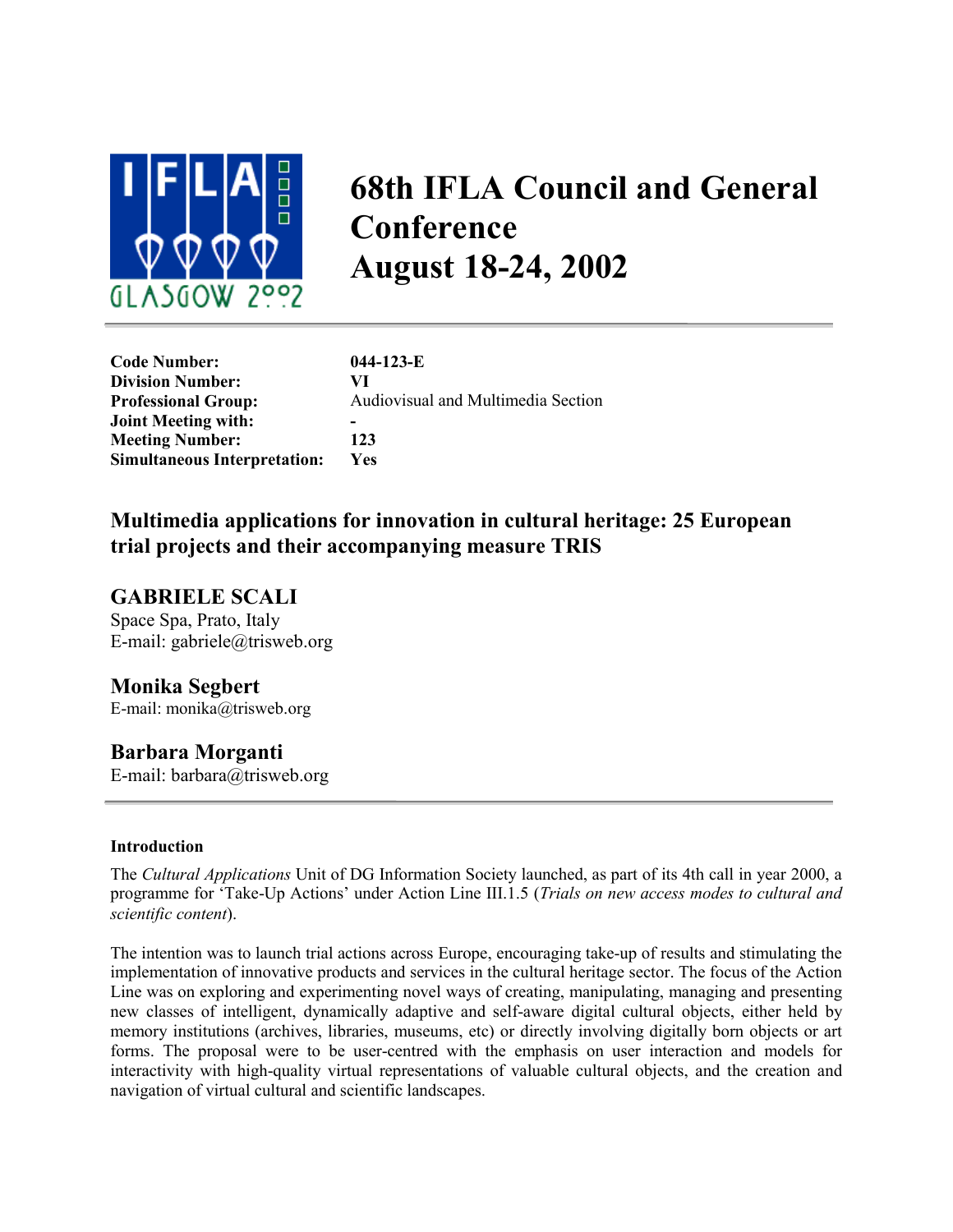The workplan recommended that focus should be given to the sustainable development of valuable digital repositories in Europe's libraries, museums and archives, on models for future virtual collections and on guidelines for integrating real and virtual objects and collections. Proposers were asked to provide examples of how dynamic user interaction with the cultural and scientific content can enhance the user experience, addressing the experiences of learning, exploring and entertaining for the user.

This led to the selection of 25 new TRIAL projects with an average duration of about 12 months. They address a wide-range of user communities (specialist but also general such as children or tourists) and cultural heritage themes.

One of the most distinguishing aspect of the projects is that they are driven by cultural institutions mostly run by local authorities or by SMEs with local interests, demonstrating a great potential to create a European-wide momentum for innovation even in smaller cultural institutions. The projects are interesting to a range of potential users, as in many cases they will lead to improved access to cultural assets in museums, archives and libraries, through their use of innovative technologies such as mobiles, digitisation techniques, Internet support etc.

In particular, it is very interesting to look at these experiences as practical demonstrations of how smaller institutions can play a very important role in the use of innovative technologies for the production of cultural content aimed specifically at the educational sector.

Many large scale initiatives exist for the production of standardised cultural content for educational purposes but they mainly rely on well known technologies and concern themselves with traditional cultural objects of global importance. The group of TRIAL projects, instead, focuses on the possibility of new ways of interaction and on content of regional or local importance. This type of cultural content is getting more and more interesting to educators worldwide, as the attention to local history, traditions and cultural and environmental assets grows steadily in educational programs.

The TRIALS meet head on the challenge of cultural institutions taking on ICT, not in an RTD setting, but by experimenting with technology and in partnership between technology providers and, in many cases, smaller cultural institutions – local archives, museums, libraries. These institutions face the challenge of responding to organisational change, of integrating new skills and competences, of meeting the digital challenge. Their motivation is to make cultural content more visible and accessible, to offer their users new ways of interaction and experiences. Those that will benefit from the results of the trials include tourists, teachers and SME's, historians and scholars, botanists, scientists, the interested citizen, our everyday European life. Particular attention is given to the inclusion and involvement of young people through games and in the creation of content.

### **TRIS**

The TRIS Accompanying Measure has been set up to cooperate with all the TRIAL projects to strengthen and enhance their effectiveness and the benefits of individual actions and projects beyond their own perimeter. The co-ordination, grouping and dissemination activities of TRIS will help the projects to reach critical mass and substantial cultural, scientific and commercial impact.

The following is a list of the activities of TRIS in relation to the TRIAL projects:

- analyse the portfolio of the selected projects and identify relevant clusters among them to improve the potential for communications and knowledge sharing among the projects, and TO encourage the exchange of experiences and success stories
- catalyse the projects' opportunities to produce viable and standardised solutions and assist the exploitation towards complementary subject areas (including education) and throughout the European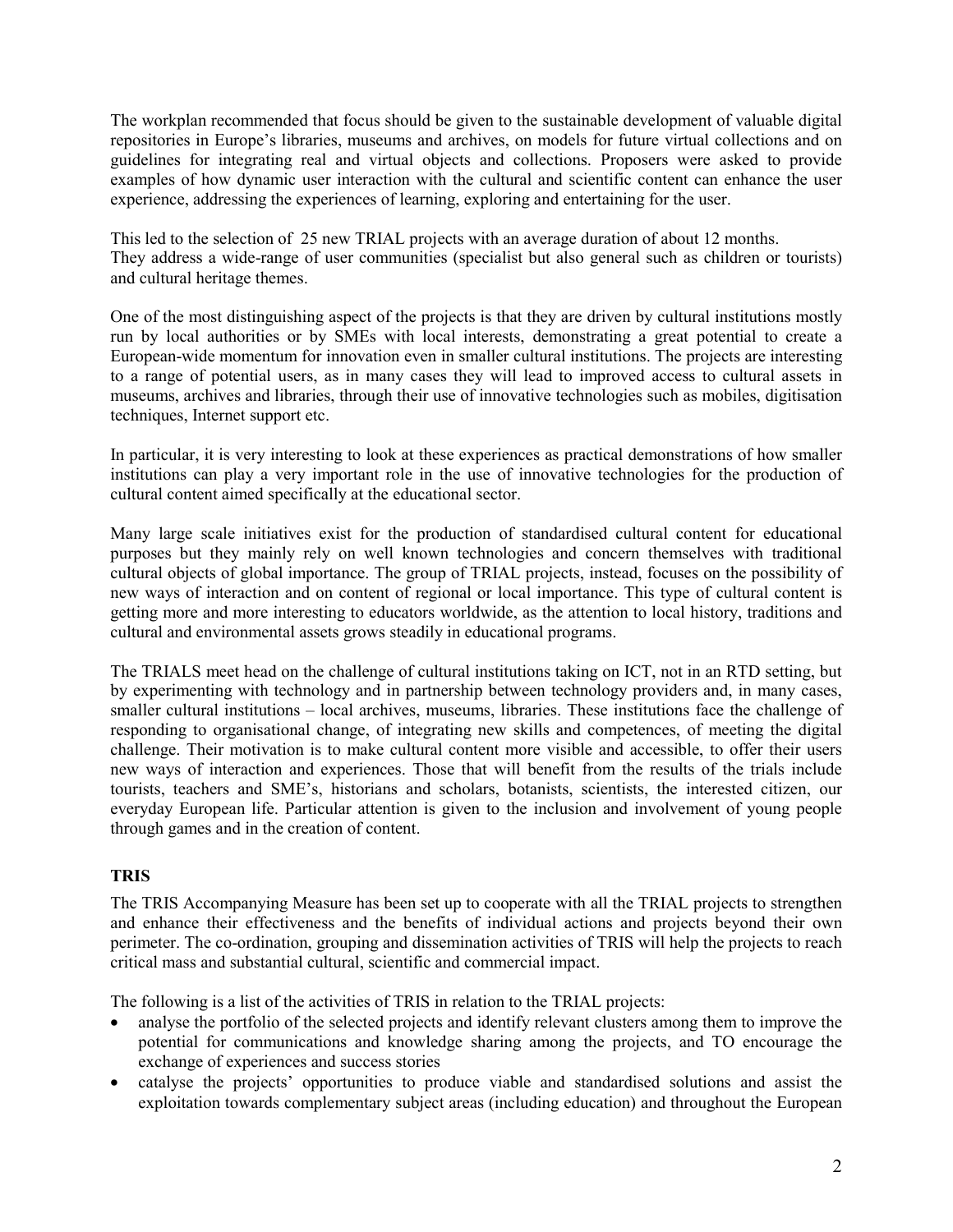markets beyond the normal outreach of any single project, by means of dedicated Web tools and through specific actions towards potential users, industrial partners, territorial policy makers and venture capital

- heighten the TRIALS profile through their collective dissemination and promotion to national and international bodies and the media, stimulating cooperation with non-EU countries and related key networks
- analyse and reconsider the TRIAL format in itself and the related submission/evaluation process, while acting for the promotion of the TRIAL format to foster a wider and more informed participation in future Calls for Proposals
- actively foster the participation of relevant interest groups that may not otherwise be present in IST. This relates in particular to the participation of non-EU countries, mostly within the PHARE, TACIS and MEDA areas. Despite the availability of significant resources and the active promotion policies undertaken by the Commission, in fact, these areas have experienced difficulties in their involvement in European RTD activities. It is one of the working hypothesis of TRIS that the TRIALS format, because of its lightweight footprint and of its direct concern with results and technology transfer, may represent an optimal vehicle for the involvement of these countries and potentially a bridgehead for a low-risk inclusion of these areas into the 6th FWP.

This paper is an exercise by the TRIS team in analysing a number of projects with high educational potential categorising them based on their relevance for their model and implications, for adopted technological solutions or for the particular interest in the content involved.

#### **The TRIALs from an educational pespective**

Each project is taken in consideration here, with the aim of highlighting those aspects related to educational pourposes, with particular attention to models of user interaction, content, and potential educational value of the technologies adopted.

**ACTIVATE** - will build a virtual reality model of a historic landscape, to provide a new way of accessing existing rich stores of cultural content concerning the landscape. One of the results will then be to provide for free a number of templates that will enable people with minimal IT skills to set up their own, easy to maintain, portal and content thematic network. Their experiment is based on material provided by the contrasting urban and rural library services of Cork City and Clare County, which are setting up a local history content site and link it to a central portal, thus forming an example of a thematic network and testing the template in action. The interesting aspect here is the concept of the same model and templates, reused in an economy of scale, to reduce the impact of technology on the creation of (possibly educational) content rich networks of a regional area.

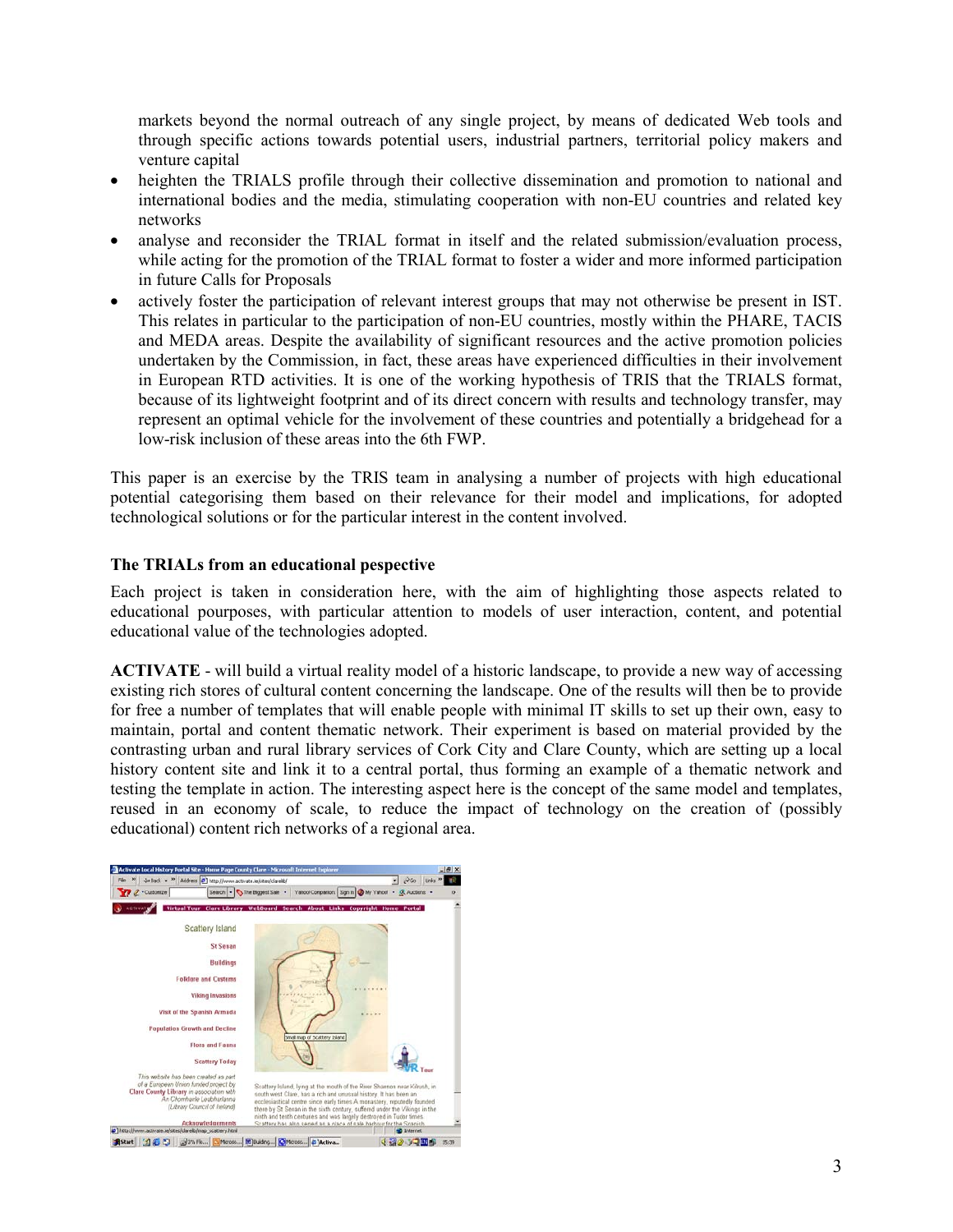**ARCHIVIEW** - is developing a software aimed at opening the historical city archives to broader audiences by integrating easy tools for the management of collections with solutions for creating "narratives" around sources and publishing the results on the Web. This will make a wealth of first-hand information available to those interested in getting to know and feel the past of the towns they live in or are visiting. The interesting aspect here is that the authoring tool will be easy enough to be used by the archive curators themselves, thus allowing them to promptly react to the needs of different audiences, first among them young people. As a matter of fact, some of the trial content being developed is specifically devoted to school classes often visiting the archives.

**BEASTS** - will adapt a resource locator tool initially developed for public sector education and training, to develop an e-commerce on-line training package and portal service for the tourism sector in a region of Wales.

**BOOKS2U! -** has a direct European level impact on professional learning as it aims at experimenting with a new approach to inter-library loans (replacing the usual process), especially when dealing with old and valuable books, by digitisation on-demand. By performing Optical Character Recognition the documents' content can be rendered accessible on the Internet also to blind and visually impaired people.



**CHOSA** - is developing an interactive web game and a WAP tour, both fun and educational, for access to and awareness of an archaeological site for those who cannot visit the real museum. The game will turn a board game principle into an interactive and educational experience based on the historical events and the people of St Albans.

**CTIC** - the partnership, which consists of several UK museums and art galleries, is trialling a novel, purpose designed interface enabling users to access cultural content displayed in their collections. The project will focus on digital content related to costumes and textiles and will permit to explore, interpret and encourage dynamic user participation in the interpretation of user selected objects. Visual content such as photorealistic 3D and virtual reality will be privileged and organized using visual metaphors so as to help decreasing language barriers.

**DOMINICO** - the project features an Austro-Slovenian partnership to trial innovative technologies to support smaller museums and exhibition designers in their networking, digitisation, and production of promotional material and Web presentations. Similarly to the ARCHIVIEW project, DOMINICO's publishing pipeline toolset seems particularly suited to produce children specific publications and study material.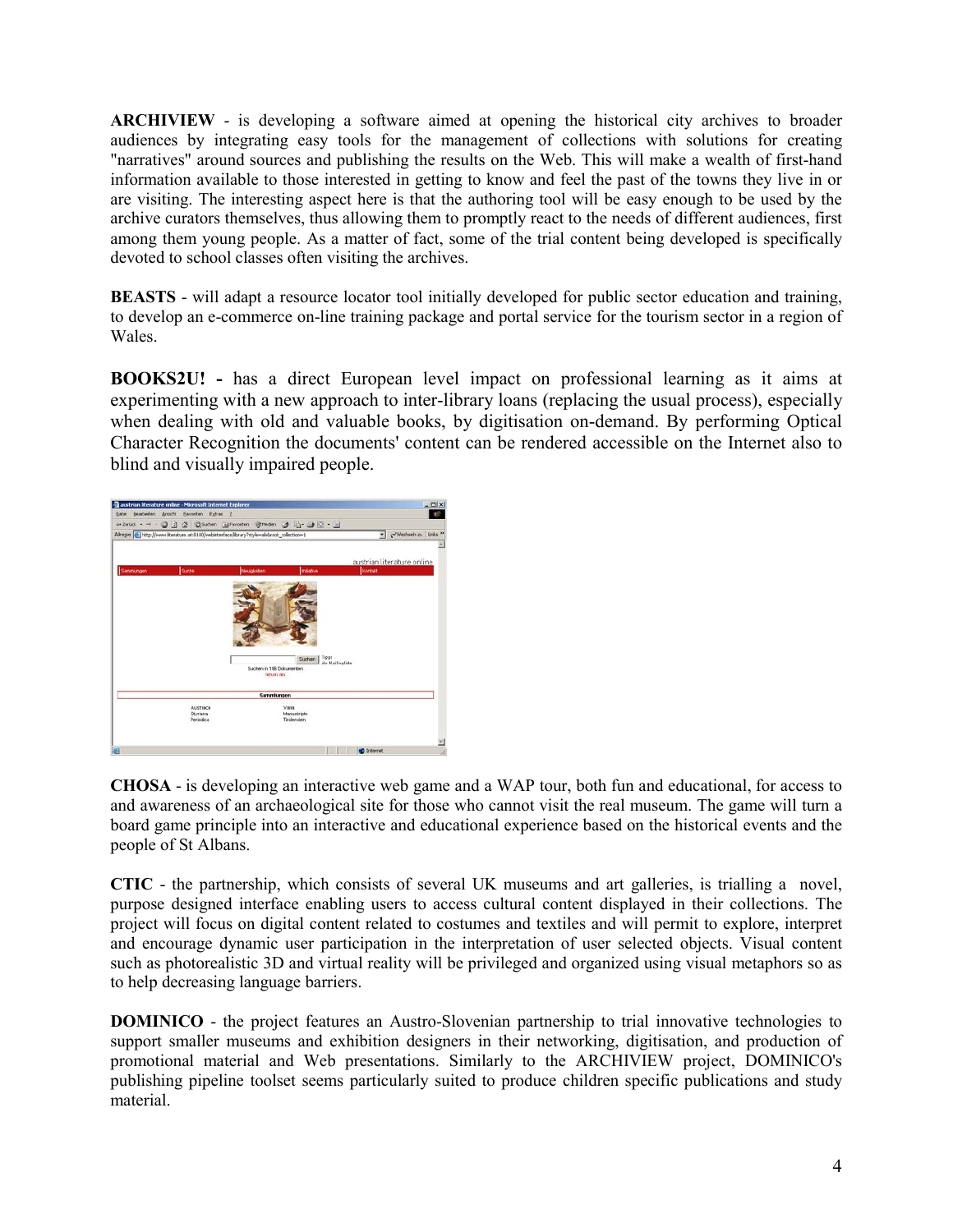**eISLAM -** this and the following project are an example of the rich diversity of content and topics present within the TRIALs. eISLAM aims at promoting the Islamic collection of the Benaki Museum in Greece by creating digital surrogates of exhibited items (for instance, the items currently displayed in the exhibition 'Glass of the Sultans').

**eSTAGE** - the project is setting up a web-based resource on European puppetry. It permits content owners to provide information about their activities online so as to create an easy and enjoyable access to European puppet theatre productions. eStage also attempts to create a virtual community for the exchange of ideas concerning puppet theatre productions and related information capable of inspiring new creative talents.



**EULER-TAKEUP** - based on the pilot developed through the European RTD project EULER, the trial is setting up and evaluating a European digital library for mathematics. EULER aims at establishing a world class reference and delivery service, offering full coverage of the mathematics literature worldwide, including bibliographic data, peer reviews and/or abstracts, indexing, classification and search, transparent access to library services thus directly addressing a large audience of students and teachers.

**HITITE** - will test a model to enable anyone interested in the historic environment to remotely access and explore sites and monuments without the need to have specialist knowledge. The most innovative tool will be a VR-based thesaurus allowing users to explore terminology through images and Virtual Reality models, a conceptual component which, in itself, holds great educational value.

**HYPERGUIDE** - is building an XML tool based on a web description methodology, for access to highvalue web-based resources in order to enhance selection, filtering and usability of information resources in specific domains.

**KIST** - will use 3D, audio, animation and video for a digital exploration of the collections of the National Museum of Scotland. The project will also develop and trial the Treasures Programme as an on-line resource enabling National Museums of Scotland collections to be explored in detail from anywhere in the world. As part of the on-line development, Treasures will be integrated into the educational environment as a teaching resource for use in classrooms and available to children of all ages.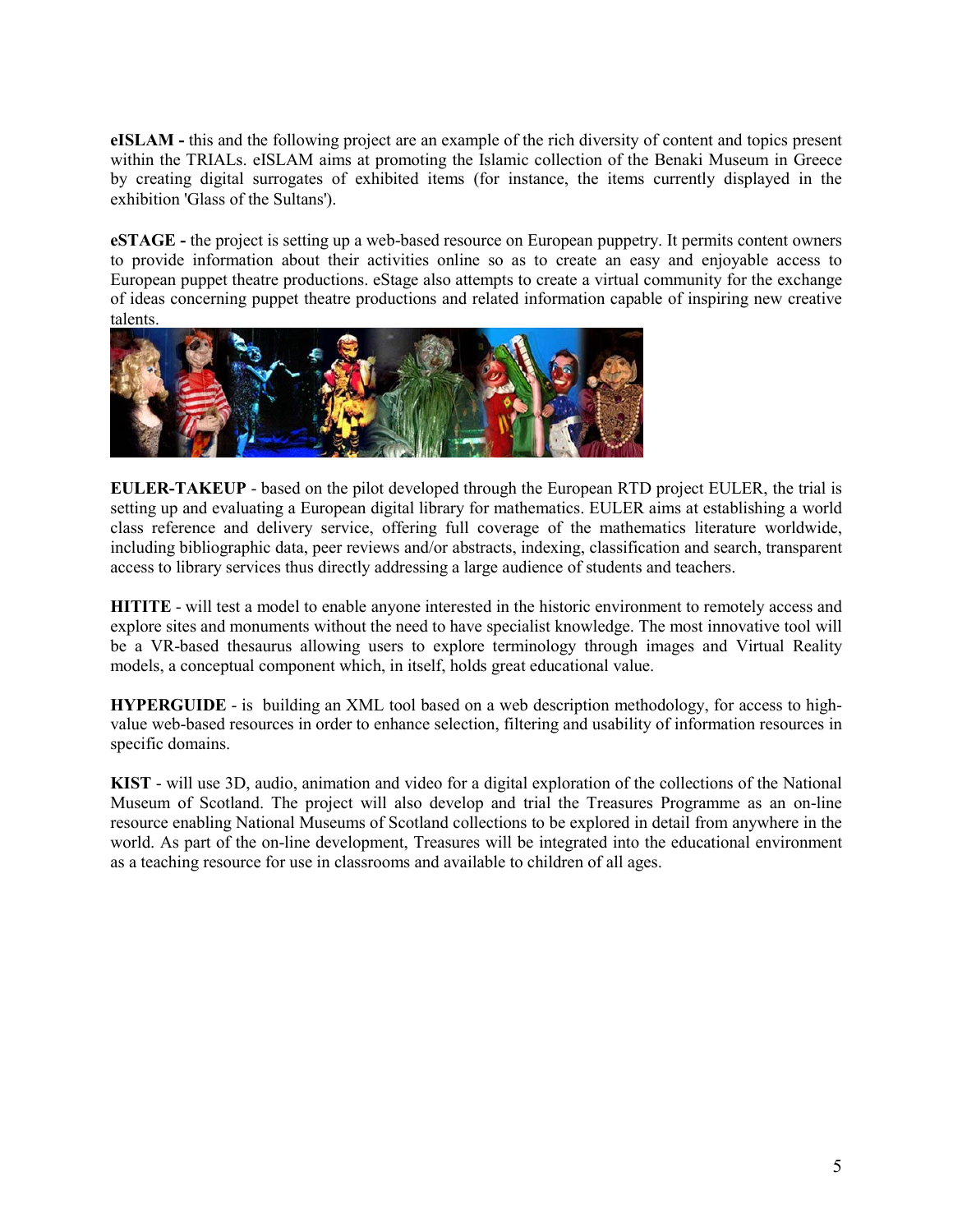**LAB-VR** - the project is working to improve 3D photographic Internet access to research laboratories and their research activities. Users will be able to view the operational research environment as an interface for gaining further information from the Web.



**MATAHARI** - will use portable information devices for access to information gleaned from libraries, archives and museums about outdoor objects in order to enhance the visitor's experience. The set of tools this project is experimenting with might certainly prove to offer a large spectrum of future applications for education.

**POUCE** - seeks to validate a model for a common access portal to a group of French museums on the Web. The semantic, XML-based approach will permit to manage heterogeneous resources (great variety of objects conforming to different descriptive systems) contributed by the participating museums.

**SANDALYA -** will trial the results of previous research dealing with the digitisation of manuscripts. The developed technology will permit to explore, search and compare, through the Web, digitised ecclesiastical manuscript of Sardinia containing information about births, marriages, etc.. and holding great potential, for example, in the possibility to compare the various languages used and their evolution over the last centuries.

**SEAX-DAMAS**: will trial a software solution encompassing a wide range of aspects of archive management fully relying on international standards. A public access module will also be trialed on the Internet.

**TPHS** - is trialling an innovative approach to promoting information on architecture and heritage in that the project focuses on information about buildings and related objects which children consider to be of particular interest. It directly deals with culture as seen and appreciated by children, in an engaging and playful way. Very strong attention is paid to the suitability of the Web user interface for children and experiential context. Value is added to key artifacts by providing means for young people to contribute their ideas, experience and connections.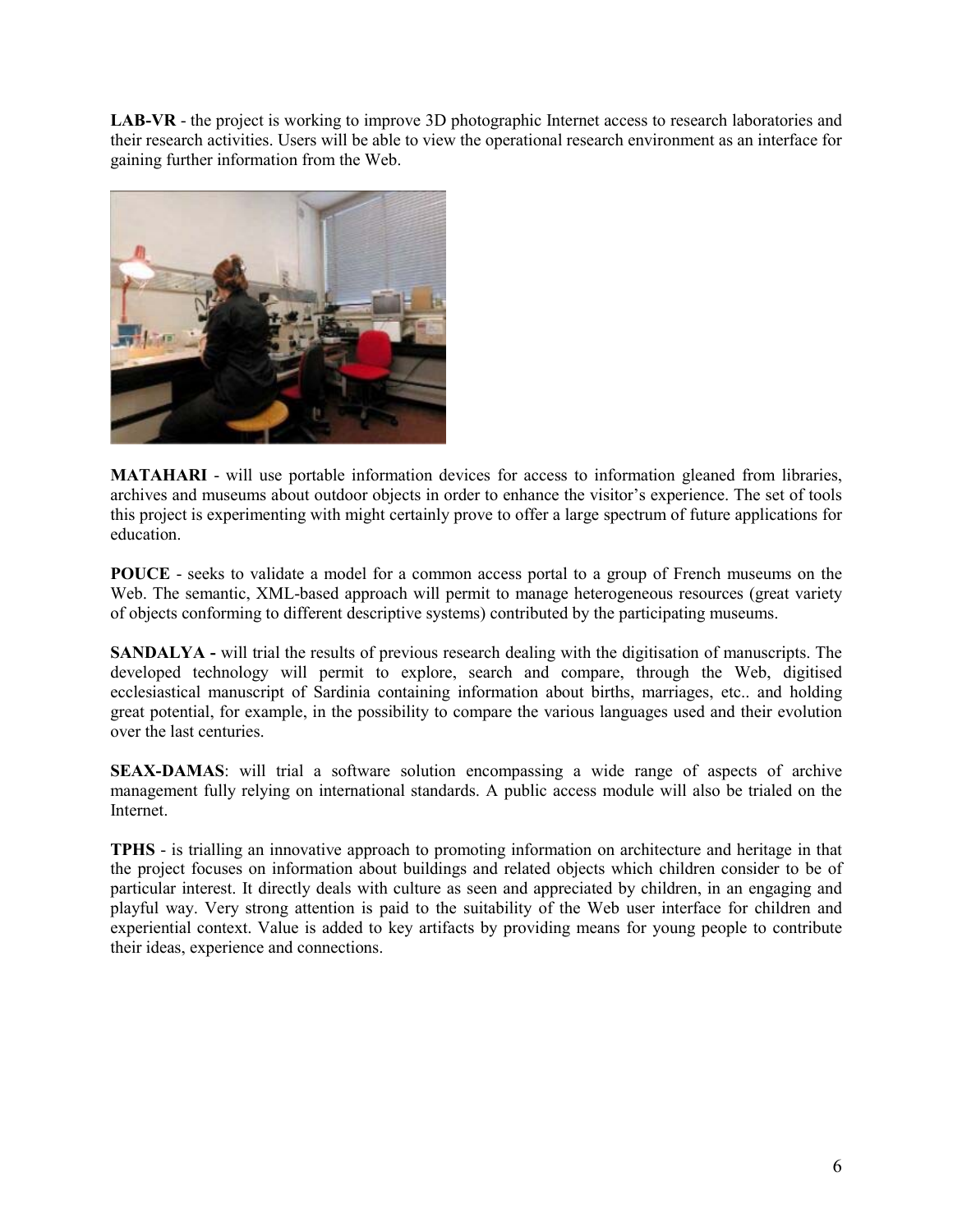**TREBIS** - is trialling a natural history museum approach to the use of multimedia techniques in order to enhance awareness of biodiversity, endangered species and ecology. The user community – school children – will be given access to a database and to digital maps. Quiz and computer simulations provide an introduction into biological diversity and its dynamics.





**UHI-NMS -** the Scottish consortium will trial an approach designed to add value to National Museums of Scotland's digital content for the National Grid for Learning. Special attention will be given to appropriate pedagogical approaches. The project plans to design content to have application in formal and informal learning environments, addressing a wide range of end-user groups as well as intermediary users (teaching/advisory staff).

**VALHALLA** - is going to provide a resource displaying real-time video & explanation of historic gardens and parks. It will provide, through a Web interface, the possibility to explore, directly controlling the camera(s), gardens and parks from viewpoints not usually achievable at ground level. This has immediate educational application in the trial experiment putting on the website comparative views of two historical gardens, permitting visits by young or disabled virtual visitors, and enabling skills and understanding to be shared between experts at remote garden locations.



**VIRMUS - t**his project from Latvia proposes to experiment with the use of market-ready 3DML tools in order to enable first-time users to create 3D pages with a virtual representation of parts of the Latvian Ethnographic Open Air Museum. The project will also provide Internet users with means (3DML blocks, textures, etc.) to create their own 3D environments displaying architectural objects. The objective is to provide a way for ordinary museum web masters and Internet users with limited IT knowledge to create interactive virtual environments in three dimensions.

**VIRTUAL -** is going to develop a prototype for Web based access to archive and library collections of historic buildings, based on the 3D model as a metaphor of a Cathedral building